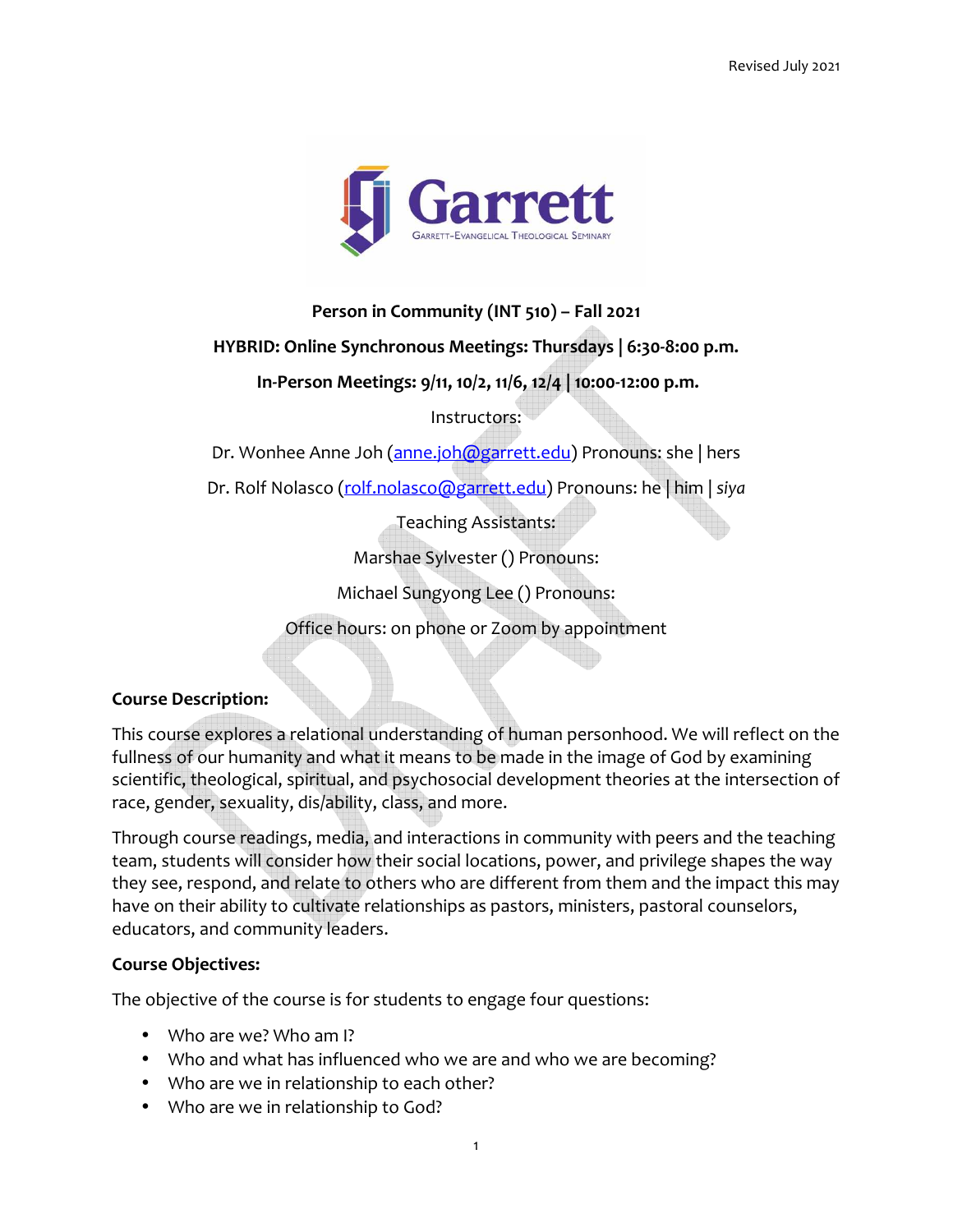The course thus aims to deepen students' awareness of self, God, and others towards an embodied relational identity in the context of their spiritual and vocational development.

### **Course Learning Outcomes:**

At the end of this course students will be able to:

- Describe interpersonal and neurobiological dimensions of human personhood.
- Identify life events, relationships and cultural contexts that influence personal identity and development.
- Express familiarity with basic notions of Christian theological anthropology.
- Identify effects of power and privilege, oppression and exclusion on personhood, relationships, and communal life.
- Formulate implications of the understanding of human persons as created in the image of the Triune God.
- Articulate awareness of self, socialization, social location, personal values, assumptions, and biases in the context of diversity and difference.
- Demonstrate the rudiments of a theological hermeneutic of critique and retrieval.
- Reflect a basic awareness of healthy sexuality and sexual ethics.

## **Course Delivery:**

This is a two-credit online **Pass (P) or Fail (F)** course. To get a **Passing grade**, students should receive an average of **80%** and above for the course. We will work both in asynchronous, synchronous (via Zoom), and in person fashion. You should be prepared to spend an average of eight (6-8) hours each week on this course, including attendance.

# **Learning Success and Accessibility**

We are committed to student success in this course. Given our multifarious teaching and learning styles occasional accommodations are expected. Hence, if there are aspects of the course that prevent or impede your learning, please let us know as soon as possible. We will work collaboratively to design learning strategies that meet both a student's unique needs and the requirements of the course.

Additionally, student accommodations for documented conditions should be developed and requested before the beginning of the semester. See the *Accessibility, Special Needs, and Disabilities* policy and process set out in the Academic Handbook (19-20 Handbook, 12). Such accommodations are developed in consultation with the Registrar.

### **Expectations for course engagement:**

**1. Inclusive/Expansive Language**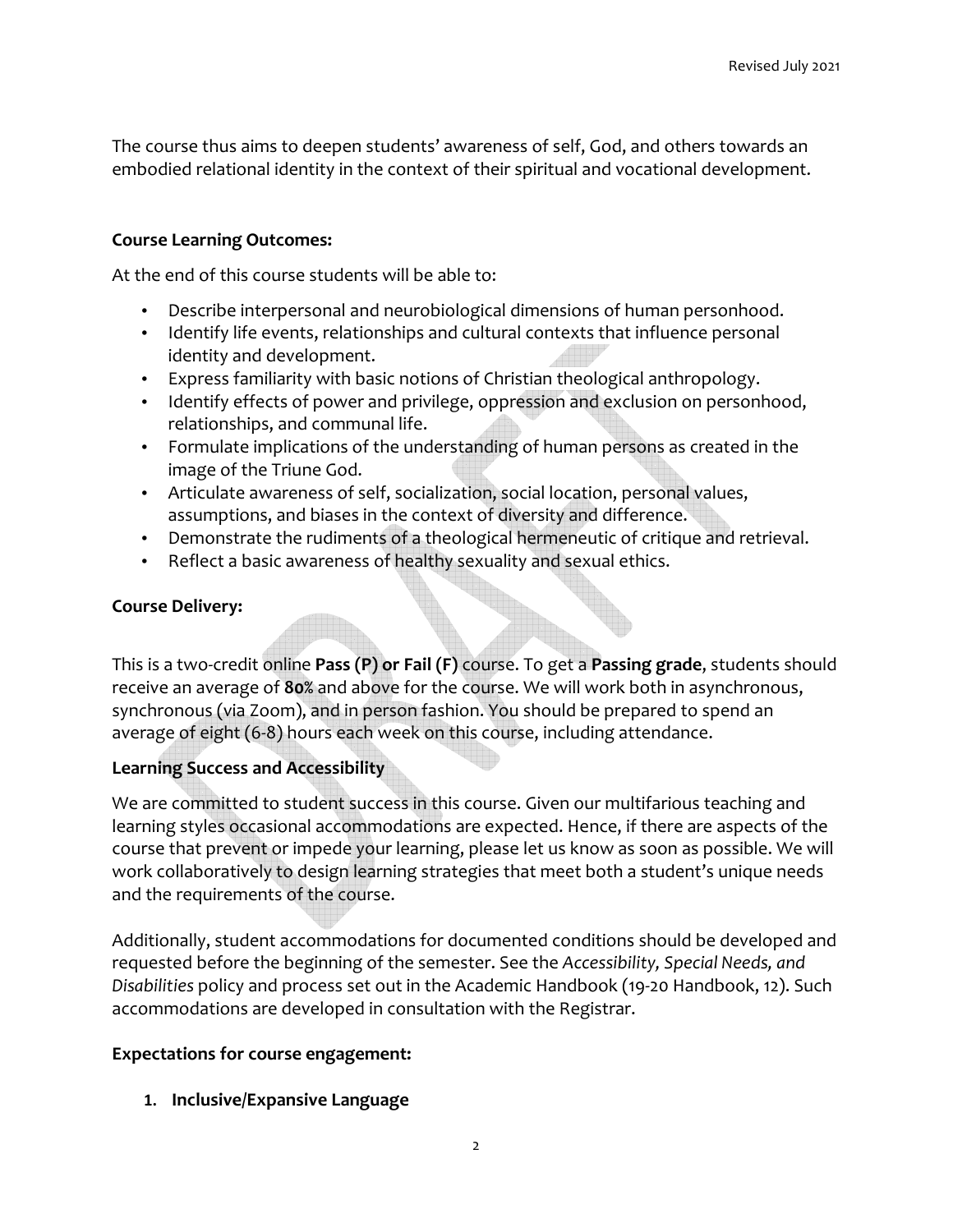As a part of our time together, we expect students to use respectful, inclusive and expansive language for God and humans. This does not mean that you may never use masculine pronouns for God, but it does mean that it is not the only way to describe God. Avoid using "man" for all human beings and "mankind" for humanity. In this course you are invited to stretch your metaphoric language.

### **2. Confidentiality**

The course material invites students to discuss personal and sensitive content at their discretion. It is essential for all of us to ensure that what we share remains confidential. In other words, what is discussed in INT510 stays in INT510!

## **3. Understanding the Sensitivity of the Course Material**

Our course readings and discussions will often focus on mature, difficult, and potentially challenging topics. Given the personal, political and theological nature of these topics, know that the readings and discussions might trigger strong feelings—anger, discomfort, anxiety, confusion, excitement, humor, and even boredom. Some of us will have emotional responses to the readings; some of us will have emotional responses to our peers' understandings of the readings. Above all, be respectful (even when you strongly disagree) and be mindful of the ways that our identities position us in this course. Also, know that the goals of the course are educational rather than therapeutic, so if necessary, please plan for external emotional support from supportive friends, a therapist, clergy person, pastoral counselor, or social service agency. GETS also provides support through the Dean of students and we offer limited short-term support through a network of counselors.

### **Minimum Technological Requirements:**

- Internet Connection Students must have regular, reliable access to a high-speed internet connection that is sufficient to run streaming video with no difficulty. Usually, cable or DSL would work.
- Web Browser Students must have the latest version of a standard web browser (Firefox, Internet Explorer, Safari, Chrome, etc.)
- Operating System Students must have access to a reasonably up-to-date computer and operating system (Windows, Mac OS, etc.). Computers must play sound. The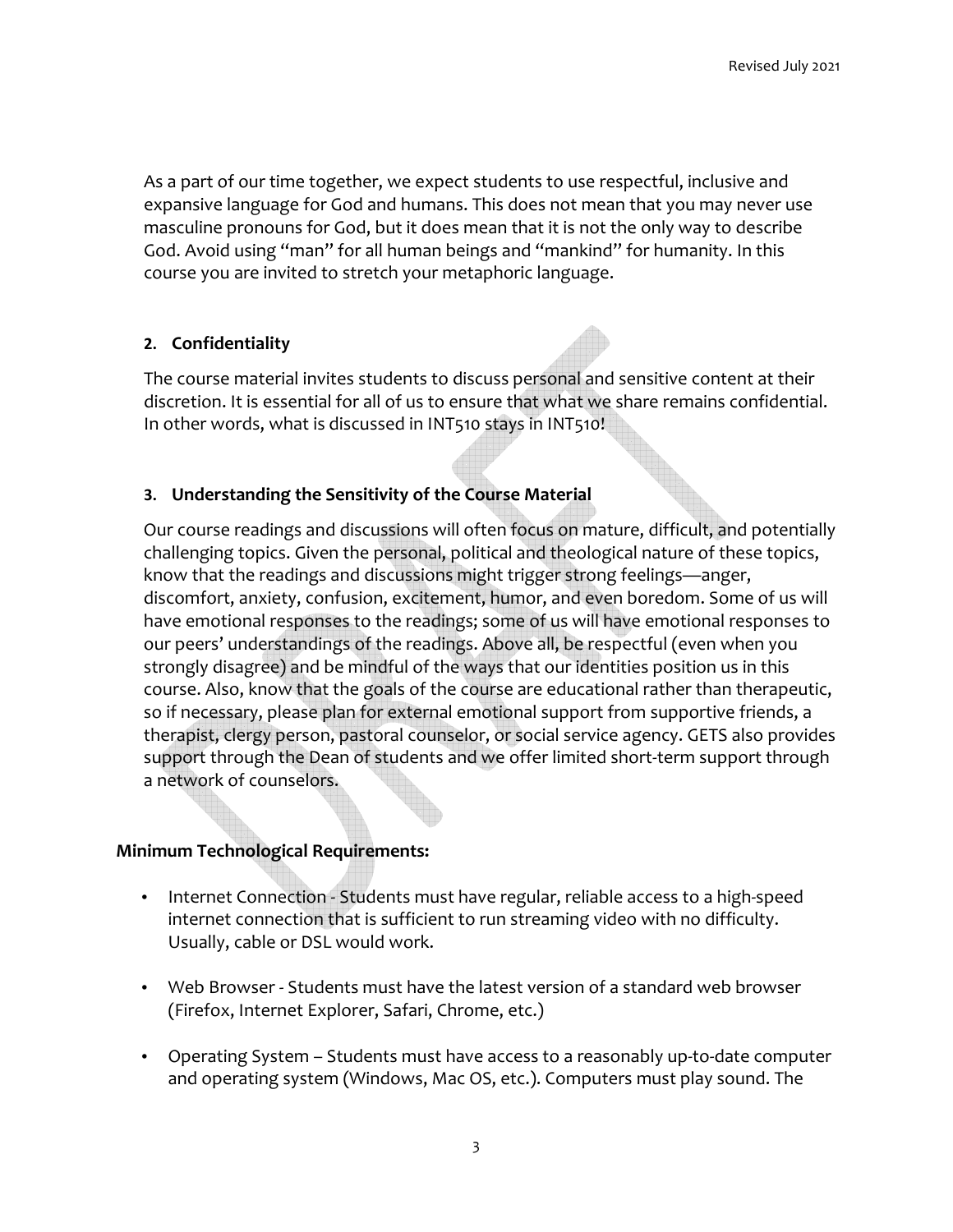Styberg Library has a limited number of laptop computers available for check-out. The Northwestern University Library has a computer center as well.

- Moodle Learning Management System Students should have access to the Moodle LMS and know how to navigate it, that is , submitting writing assignments and other requirements on it.
- File Format Students must be able to work with files normal to the Microsoft Office environment, especially .doc/.docx. Many students with Apple computers can manage such files with the iWork suite of applications. Students without MS Office or Apple iWOrk might try the freely available OpenOffice applications: http://www.openoffice.org. Also available to students is the Google Drive suite to create documents and presentations (http://drive.google.com).

## **Course requirements, methodology and rubrics**

## **1. Synchronous Meetings (20% of grade)**

Attendance and assiduous participation in our four synchronous meetings are central to success in the course. This will be the space where we will come together as a whole to socialize our learning and take it to the next level.

Working in small groups, students will be asked to facilitate a conversation on an article assigned for the week. To accomplish this, students will provide a short summary of the article and lift up one question raised by the reading for conversation. Your summary, question, and facilitation are integral part of the learning process and will provide fruitful, challenging, and stimulating discussions. See course schedule for more information.

### **Grading Rubric for Small Group Discussion**

| Components                                                  | <b>Points</b> |
|-------------------------------------------------------------|---------------|
| Does the summary capture the article's main thesis and      |               |
| critical points or argumentation (summary should be no      |               |
| longer than 5 mins)                                         |               |
| Does the question raised provide a connection between the   |               |
| article's main points and the over-all theme/topic of the   |               |
| week? (15 mins conversation)                                |               |
| Does the student allow for a fruitful and critical dialogue |               |
| among those present in small group discussion               |               |
| Tota                                                        |               |

**2. "Who(se) Am I:" An Intersectional Identity Exploration (25% of grade)**. Using and then expanding on the personal and social identity wheels and analysis developed by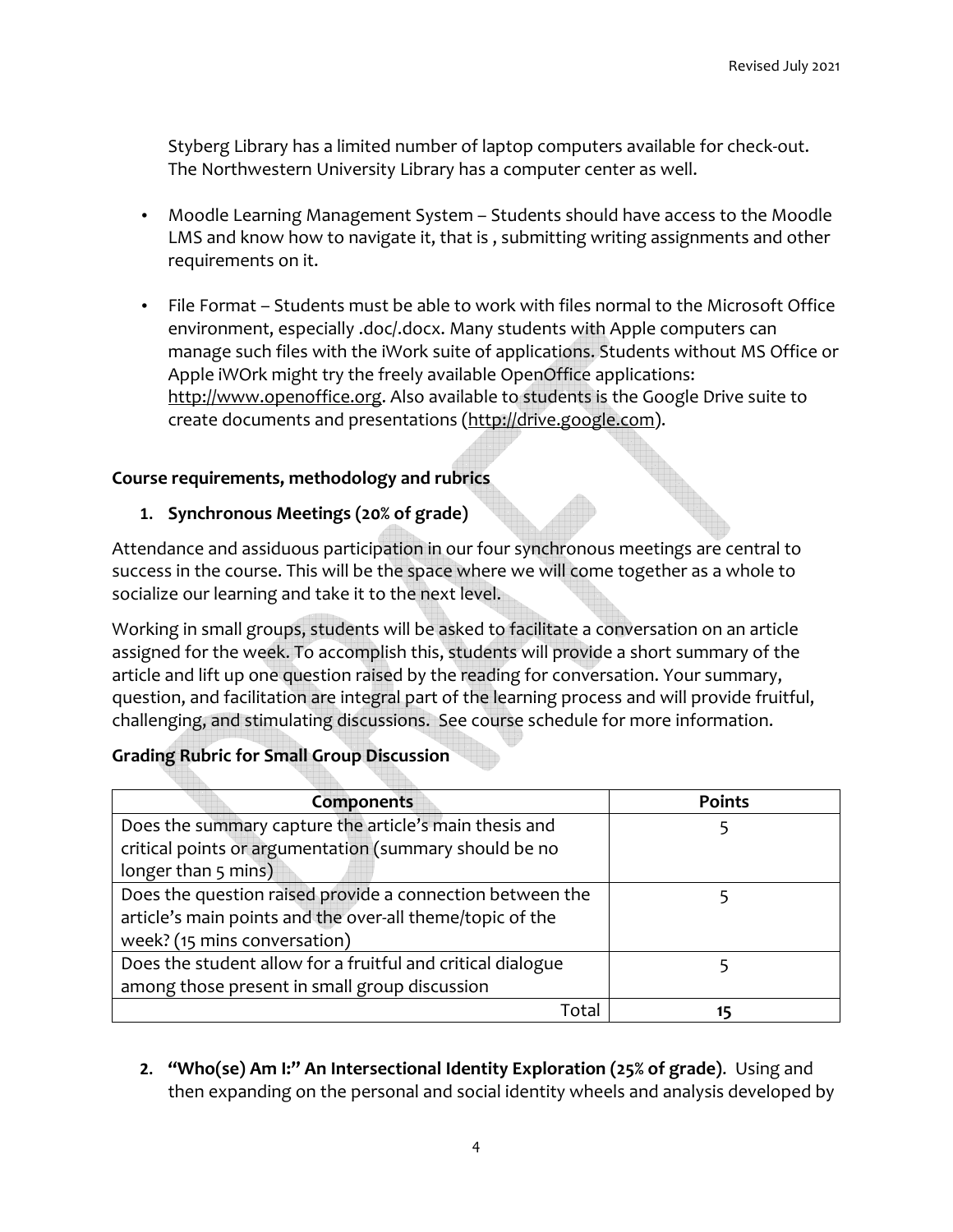AAUW, students will write a 5-7 self-reflexive essay identifying and analyzing their personal traits (e.g. hobbies, interests, experiences, and personal choices) and social identities (i.e. social categories that we use to describe ourselves and others that impact our personal identities in significant ways and influence the experience we have as members of any particular group).

Reflection Prompts

- o Identify in the inner circle identities that are the most important or salient to you and in the outer circle identities that are less important to you but are still part of your identity? Why?
- o Which aspects of your social identity feel especially meaningful to you and why?
- o Which aspects of your social identity do not feel as meaningful to you and why?
- o Are there any that you hadn't thought of before today, and if so, why do you think that?
- o What experiences have you had that make the identities in your inner circle more salient to you?
- o What do you think more about some of your identities than others?
- o Are each of your identities? Visible or Invisible **Indian Chosen** Permanent or Changeable Socially Valued or Socially Marginalized
- o Why is it important to be aware of our social identities?
- o How might our actions be perceived differently if we are members of a dominant group versus if we are members of historically marginalized group?
- o When you are in a setting as a member of the dominant group, what specifically can you do to ensure that people from all social identities are welcomes, acknowledged, and valued?

# **3. Virtual Hang-out/Coffee Hour (20% of grade)**

Using Zoom, our Teaching Assistants will offer an hour-long virtual gathering during class time with their small group on a particular Thursday (see course schedule) that we do not meet as a whole group.

The primary goals of this dimension of the class are:

- To foster a sense of community and fellowship
- To engage in a conversation on salient issues emerging from weekly class materials
- To clarify questions regarding course requirements and readings

We encourage each group to be creative during this hour (e.g. start with a virtual game night, or plan a costume party, etc.) while remaining attentive to the specific goals of this virtual gathering. What is usually called a "class participation grade" will be based primarily on this activity.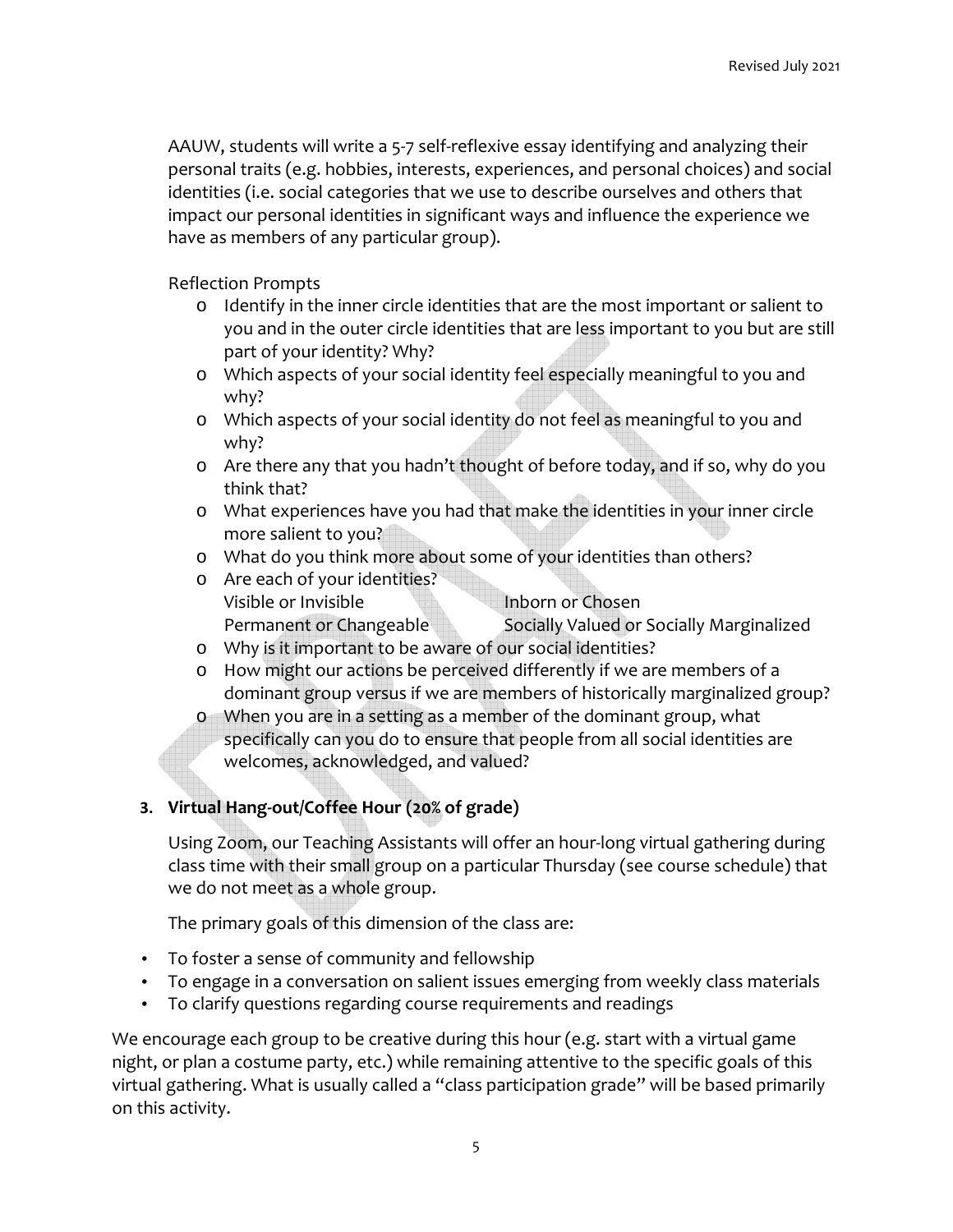### **Grading rubric for virtual hang-out:**

| $A(90+points)$       | $B(85+points)$     | $C(75+points)$       | $D$ 70+ points)     |
|----------------------|--------------------|----------------------|---------------------|
| Attends hang-out     | Attends hang-out   | Attends hang-out     | Attends hang-out    |
| regularly, is on     | regularly and      | regularly but rarely | regularly but never |
| time, prepared and   | sometimes          | contributes to the   | contributes to the  |
| always contributes   | contributes to the | discussion in the    | discussion in the   |
| to the discussion    | discussion in the  | aforementioned       | aforementioned      |
| by raising           | aforementioned     | ways.                | ways.               |
| thoughtful           | ways.              |                      |                     |
| questions,           |                    |                      |                     |
| analyzing relevant   |                    |                      |                     |
| issues, building on  |                    |                      |                     |
| the ideas of others, |                    |                      |                     |
| synthesizing across  |                    |                      |                     |
| readings and         |                    |                      |                     |
| activities and,      |                    |                      |                     |
| respectfully         |                    |                      |                     |
| expanding the        |                    |                      |                     |
| perspective of the   |                    |                      |                     |
| group.               |                    |                      |                     |

A student who does not attend these gatherings regularly will receive an "F" for this section of the course.

# **4. Small Group Project (35% of grade)**

Working in small groups (same as small group discussion group) students will work on a creative project that addresses the question: *What does it mean to be a Personin-Community during this time of the pandemic, including the on-going structural and intersectional 'isms that pervade and impact our ways of being in the world?*

Responses to this core question should touch on the related questions below in integrative (scientific, theological, spiritual and psychosocial dimensions of human personhood) and creative ways.

- o Who are we? Who am I?
- o Who and what has influenced who we are and who we are becoming?
- o Who are we in relationship to each other?
- o Who are we in relationship to God?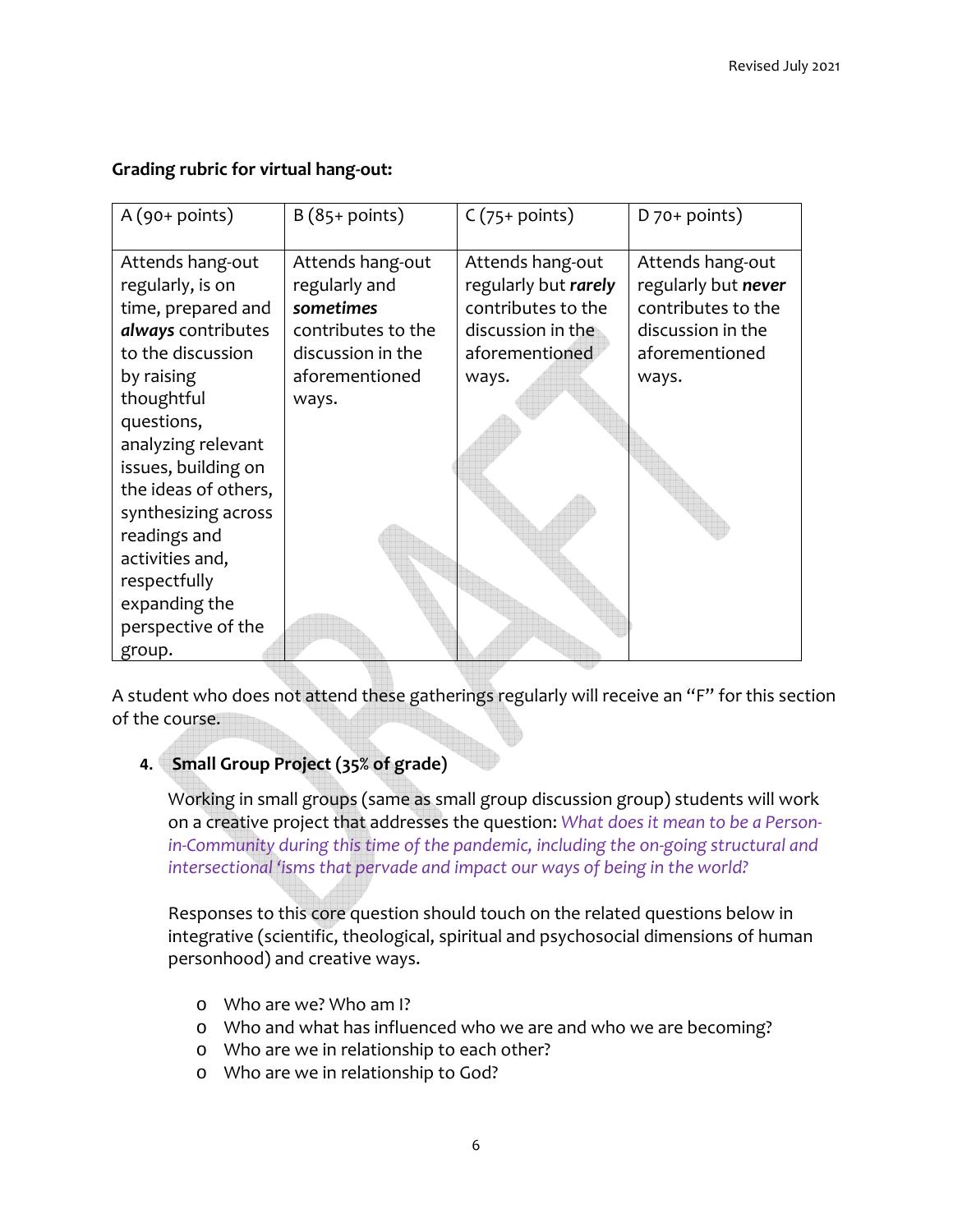Follow this link for ideas:

https://ditchthattextbook.com/10-ideas-for-digital-end-of-semester-final-projects/

Between **Week 1-5** work as a group to start generating ideas about this final small group project.

**Upload a one-page outline of the project to Moodle by October 14 (Week 6), 11:59 PM CST and arrange a meeting with Professors for feedback on the outline the week following**.

Upload link to the Project along with a short description **by December 9, 11:59 PM CST**.

Groups will provide a short "trailer" or "introduction" of the small group project at the last of day of class and are encouraged to share these resources with each other so we can all benefit from this work of **heART**.

# **Grading Rubric for Small Group Project:**

- o Does the project answer the question "*What does it mean to be a Person-in-Community during this time of the pandemic, including the on-going structural and intersectional 'isms that pervade and impact our ways of being in the world?"*  $\qquad \qquad \text{of 25 points)}$
- o Does the project draw explicitly from all the learnings accumulated over the course of the semester? ( \_\_\_\_\_\_\_\_\_\_\_ of 25 points)
- o Does the project include proper citations and bibliography of at least three of our theological texts and three of our other texts/resources? (this can be in an appendix or supplement to the project) ( \_\_\_\_\_\_\_\_\_\_\_ of 10 points)
- o Does the project express the course objectives in creative ways? (see the objectives on the syllabus) (  $\qquad \qquad$  of 20 points)
- o Did the group upload the outline of the project on time? (  $\qquad \qquad$  of 10 points)
- o Did the group upload the final project and description on time? (  $\qquad \qquad$  of 10 points)

Total points: 100 points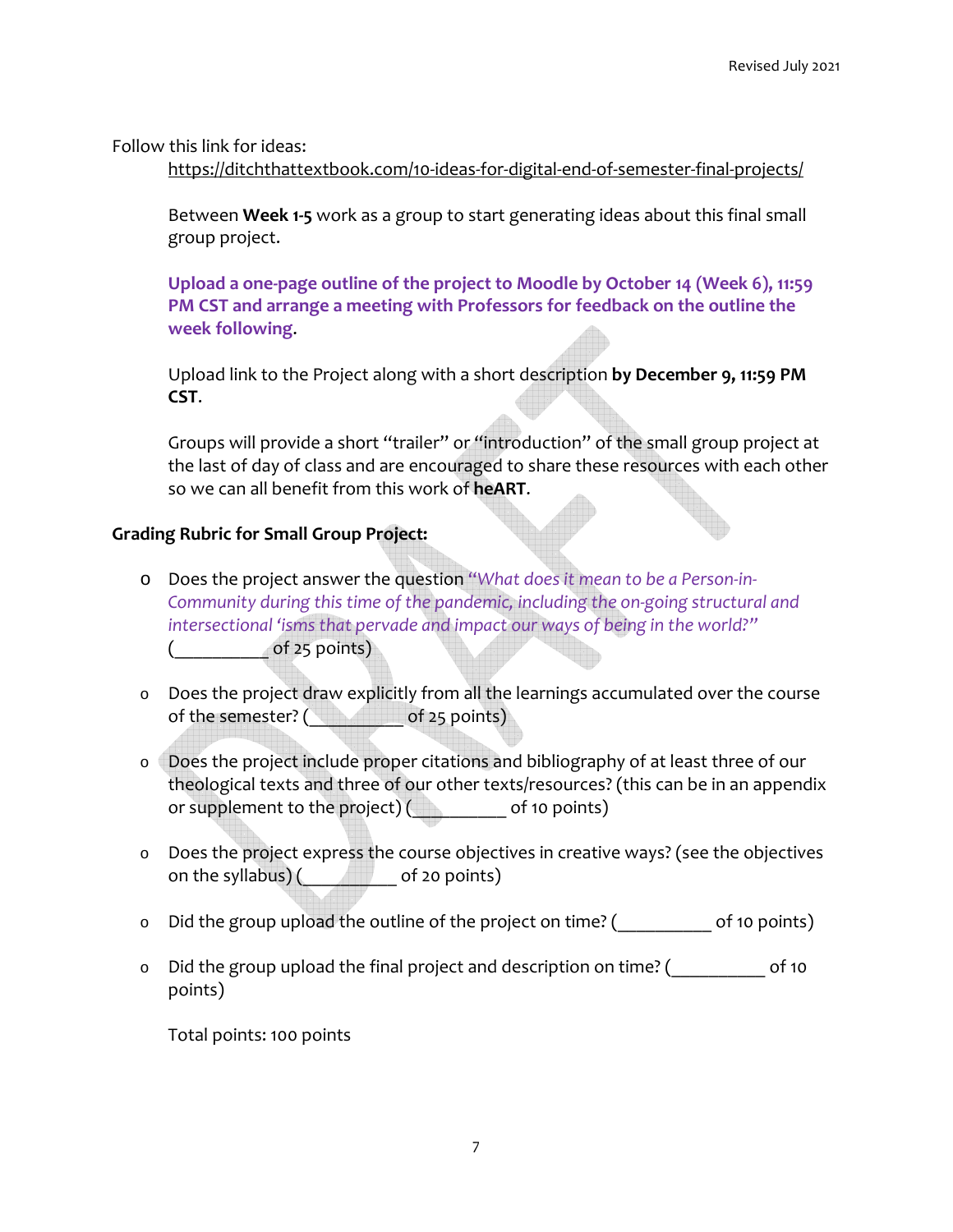### **Required texts**

Jung, Patricia Beattie, and Darryl W. Stephens*. Professional Sexual Ethics: A Holistic Ministry Approach.* Minneapolis, MN: Fortress Press, 2013. ISBN: 978-0800699437. **Kindle: \$14.39;** Paperback: \$23.04. **STYBER LIBRARY has an online copy of this book.**

Note: selected pdf articles, documentaries, films, podcasts/TED Talks will be posted on Moodle.

## **Secondary Bibliography**

Adams, Maurianne. *Readings for Diversity and Social Justice*. Fourth ed. Introduction to Classism. New York: Routledge, 2018.

Augustine. *Confessions*. Trans. María Boulding. New York: Vintage, 1997.

Baldwin, James. *The Fire Next Time.* New York: Vintage International Vintage Books, 1963.

Bilodeau, Brent L., et al., "Analysis of LGBT Identity Development Models and Implications", in: *New Directions for Students Services* 2005(111):25-39. **https://doi.org/10.1002/ss.171**

Clare, Eli. *Exile and Pride: Disability, Queerness, and Liberation.* Durham: Duke University Press, 2015.

Clarke, Victoria. et al., *Lesbian, Gay, Bisexual, Trans and Queer Psychology: An Introduction*. Cambridge: Cambridge University Press, 2010.

Coates, Ta-Nehisi. "Letter to My Son." *The Atlantic Monthly* 316, no. 2 (2015): 82.

Comstock, Dana, and Qin, Dongxiao. "Relational-Cultural Theory: A Framework for Relational Development across the Life Span." Chap. 2 In *Diversity and Development Critical Contexts That Shape Our Lives and Relationships*, edited by Dana Comstock, 25-45. Belmont, Calif: Brooks/Cole, 2005.

Cozolino, Loius. *The Neuroscience of Human Relationship: Attachment and the Social Brain.* New York: W.W. Norton, 2014.

Evans, James H. Jr. *We Have Been Believers*. Minneapolis: Fortress, 1992.

Farley, Wendy. *Gathering Those Driven Away. A Theology of Incarnation.* Louisville, WJK, 2011.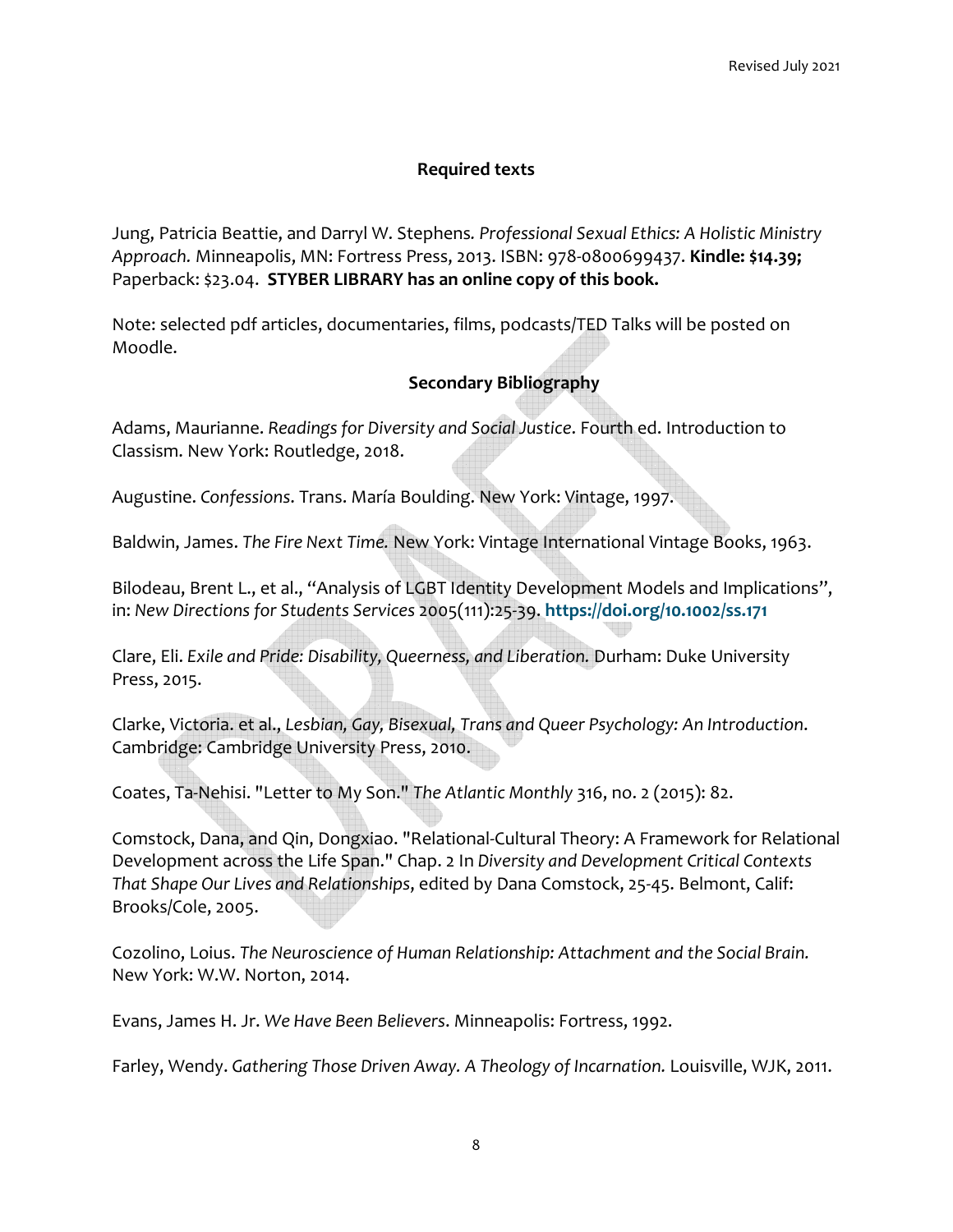Fernandez, Eleazar. *Reimagining the Human. Theological Anthropology in Response to Systemic Evil.* St. Louis: Chalice, 2004.

Fowler, James W*. Becoming Adult, Becoming Christian: Adult Development and Christian Faith*. Rev. ed. San Francisco: Jossey-Bass Publishers, 2000.

González, Justo. "On Being Human," in: *Mañana. Christian Theology from a Hispanic Perspective* Nashville: Abingdon, 1990, 125-138.

Gonzalez, Michelle. "Feminist Theological Anthropology." In: Created in God's Image. An *Introduction to Feminist Theological Anthropology.* Maryknoll: Orbis, 2007, 108-132

Harris, J. Irene. "Moral Injury and Psycho-Spiritual Development: Considering the Developmental Context," in: *Spirituality in Clinical Practice* 2015. *2*(4), 256– 266. https://doi.org/10.1037/scp0000045.

Hill Collins, Patricia, and Sirma Bilge. *Intersectionality.* Cambridge UK; Malden MA: Polity Press, 2016.

Isasi-Díaz, Ada María. "Elements of a Mujerista Theological Anthropology." In: *In The Embrace* 

*of God. Feminist Approaches to Theological Anthropology*. Maryknoll: Orbis, 1995, 90-102.

Johnson, Allan G. *The Gender Knot: Unraveling Our Patriarchal Legacy.* Philadelphia: Temple University Press, 2014.

Keating, Thomas. *Open Mind Open Heart.* London: Bloomsbury Publishing, 2019.

Kendi, Ibram X. *How to be an Antiracist*. New York: Random House, 2019.

Kondrath, William M*. God's Tapestry: Understanding and Celebrating Differences.* Herndon, Va.: Alban Institute, 2008.

Martin, Jack & Mark H. Bickhand. *The Psychology of Personhood: Philosophical, Historical, Social Developmental and Narrative Perspectives*. Cambridge: Cambridge University Press, 2013

Moltmann, Jürgen. "The Social Understanding of the Trinity." In: *Humanity in God*. Cleveland: Pilgrim's Press, 1983, 90-106.

Park, Andrew Sung. "Church and Theology: My Theological Journey." in: *Journeys at the Margin. Toward an Autobiographical Theology in American-Asian Perspective*. Eds. Peter C. Phan and Jung Young Lee. Collegeville: The Liturgical Press, 1999, 161-172.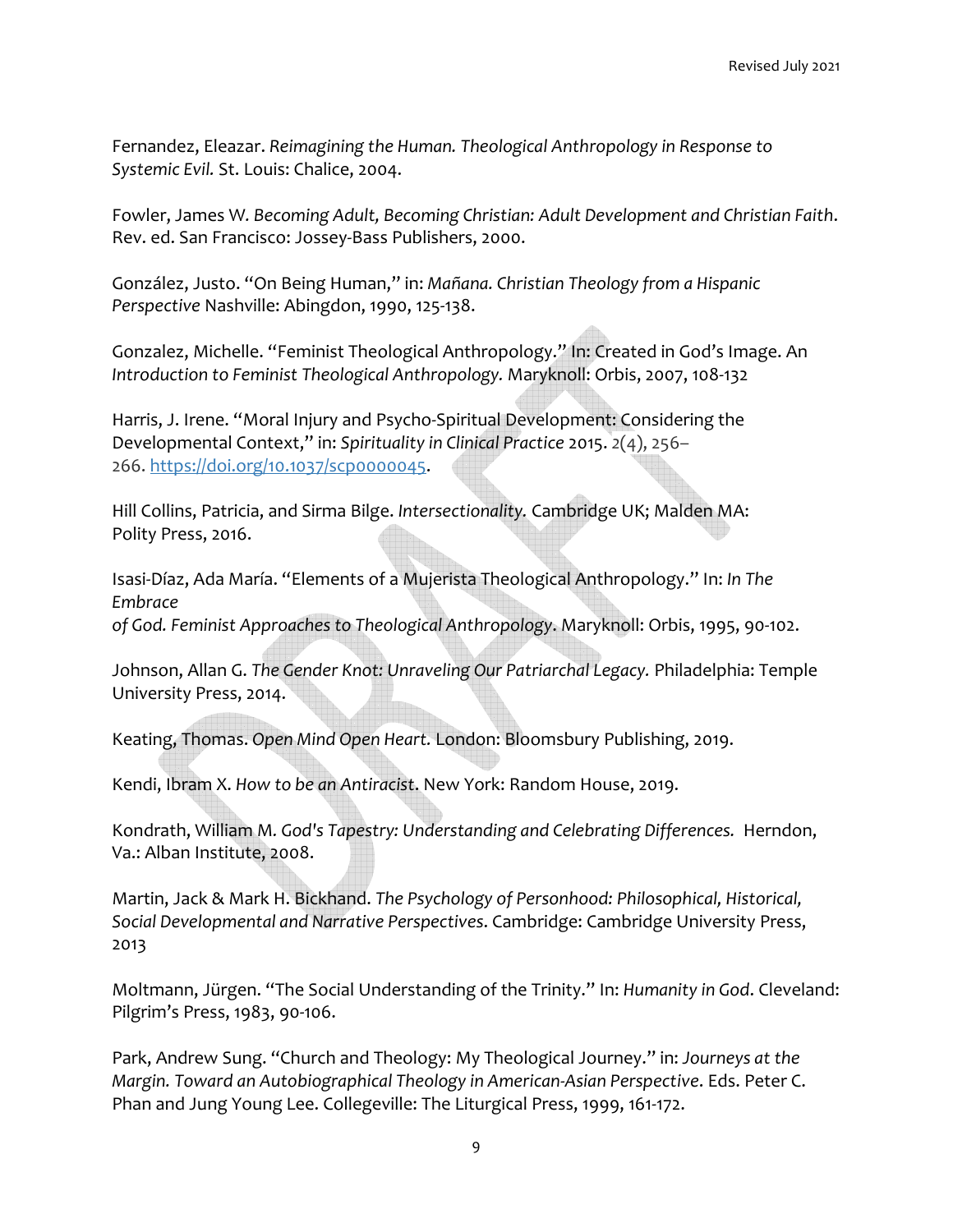Retief, Marno. "Models of Disability: A Brief Overview" in *HTS Teologiese Studies/Theological Studies* 2017:74(1). a4738. https://doi.org/10.4102/hts/v74i1.4738.

Siegel, Dan J. *The Developing Mind: Toward a Neurobiology of Interpersonal Experience*. New York: Guilford, 1999.

Tatum, Beverly Daniel. *"Why Are All the Black Kids Sitting Together in the Cafeteria?" And Other Conversations About Race*. New York: Basic Books, 1997.

Walby, Susan., et al., "Intersectionality: Multiple Inequalities in Social Theory," in: *Sociology*  2012:224-240. http://dx.doi.org/10.1177/0038038511416164

### **Helpful Films and Documentaries**

Dickens, Ky, Kristen Kaza. *Fish out of Water*. New York: First Run Features, 2009.

DuVernay, Ava. *13th*. Netflix, 2016.

Haggis, Paul*. Crash*. Santa Monica, Calif: Lions Gate entertainment, 2005.

Levin, Marc. *Class Divide*.

Newsome, Jennifer Siebel*. Miss Representation*. New York NY: Ro Co Films, 2011.

Weisman, Neal, James Houston. *Let's Talk About Sex a Revealing Look at Sex and American Youth*. United States: Distributed by New Video, 2011.

# **Garrett-Evangelical Academic Policies Applicable to Our Class**

All students are required to abide by the academic policies detailed in the Academic Handbook for the current academic year. The following policies are of particular importance to the successful completion of one's coursework:

### **Writing**

• Academic integrity and plagiarism: (See 19-20 Handbook, 12, 78-83) All professors are required to respond to all suspected incidents of academic dishonesty, especially plagiarism. Repeated incidents of plagiarism or academic dishonesty may result in dismissal from the school.

• Writing and citations: The *Turabian Manual for Writers* and the *Chicago Manual of Style* footnote/bibliography format provide the standard formats for all introductory courses. Basic information on these formats is available online here. In advanced courses an